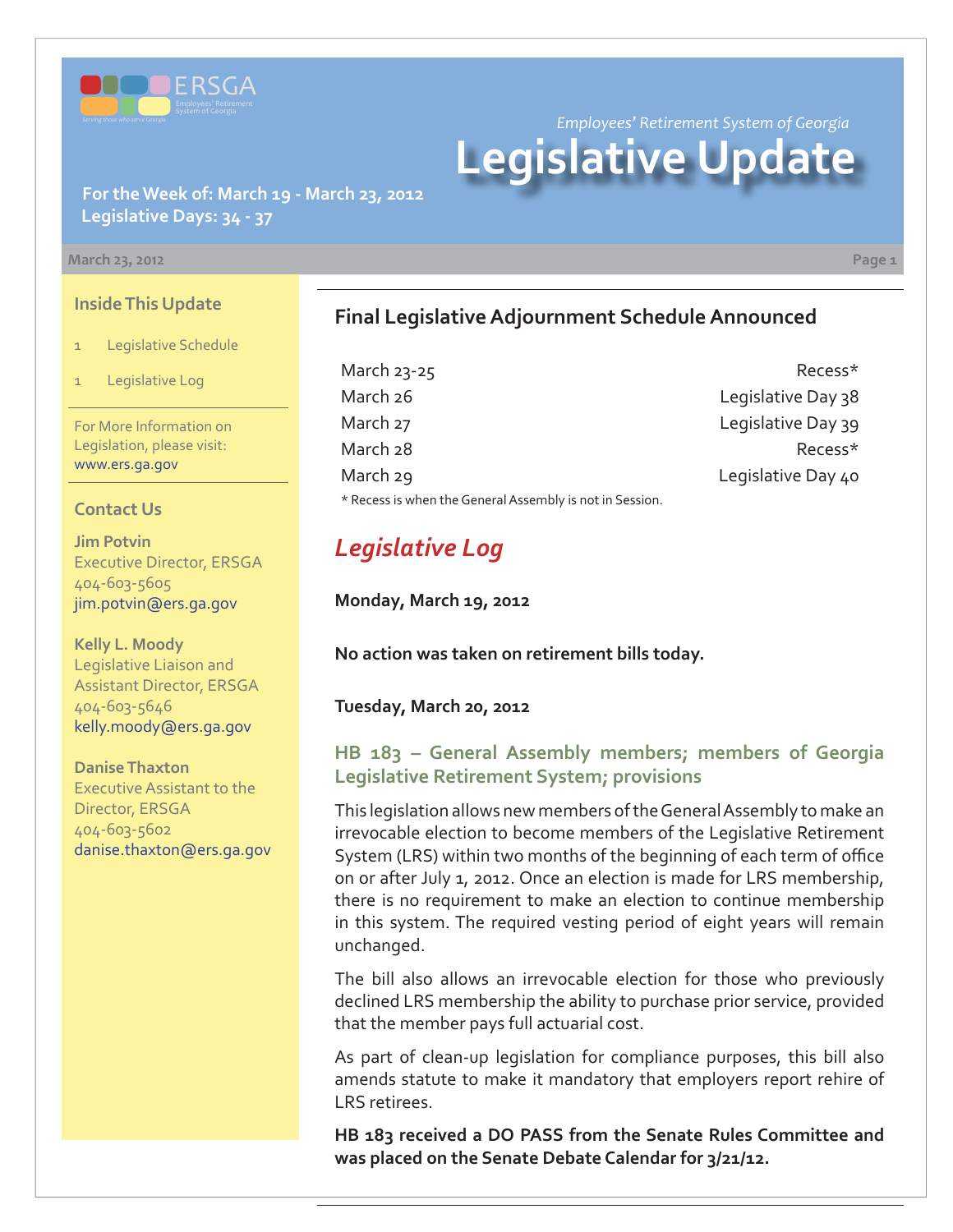## *Legislative Log (continued)*

## **[HB 542 - Employees' Retirement System of Georgia; transfer service credit; provide](http://www.legis.ga.gov/legislation/en-US/Display/20112012/HB/542)**

This bill allows a member of the Employees' Retirement System of Georgia (ERS) who was previously an active member of the Judicial Retirement System (JRS) to transfer JRS service to ERS by December 31, 2012.

If a member has withdrawn his/her employee contributions from JRS, the member must provide notice to the Board of Trustees requesting a transfer to ERS. At that time, the member must pay the Board the total of such contributions, with regular interest thereon, and employee and employer contributions from JRS will be transferred to ERS.

#### **HB 542 received a DO PASS from the Senate Retirement Committee.**

**HB 944 - Offi [cial Code of Georgia; retirement and pensions; revise, modernize, and correct errors](http://www.legis.ga.gov/legislation/en-US/Display/20112012/HB/944)  or omissions**

**This bill is a clean-up bill to correct typographical, stylistic, and other errors and omissions in Title 47.**

**HB 944 received a DO PASS from the Senate Retirement Committee.**

## **Wednesday, March 21, 2012**

## **[HB 183 – General Assembly members; members of Georgia Legislative Retirement System;](http://www.legis.ga.gov/legislation/en-US/Display/20112012/HB/183)  provisions**

This legislation allows new members of the General Assembly to make an irrevocable election to become members of the Legislative Retirement System (LRS) within two months of the beginning of each term of office on or after July 1, 2012. Once an election is made for LRS membership, there is no requirement to make an election to continue membership in this system. The required vesting period of eight years will remain unchanged.

The bill also allows an irrevocable election for those who previously declined LRS membership the ability to purchase prior service, provided that the member pays full actuarial cost.

As part of clean-up legislation for compliance purposes, this bill also amends statute to make it mandatory that employers report rehire of LRS retirees.

#### **HB 183 received a DO PASS from the full Senate by a vote of 43 - 6.**

## **[HB 297 - Retirement and pensions; public systems prohibited from expending funds for certain](http://www.legis.ga.gov/legislation/en-US/Display/20112012/HB/542)  purposes; provide**

This bill prevents any public retirement system from having an insurable interest in the system's active or retired members unless benefits are paid to a designated beneficiary or the member's estate.

**HB 297 received a DO PASS from the Senate Rules Committee and was placed on the Senate Debate Calendar for 3/22/12.**